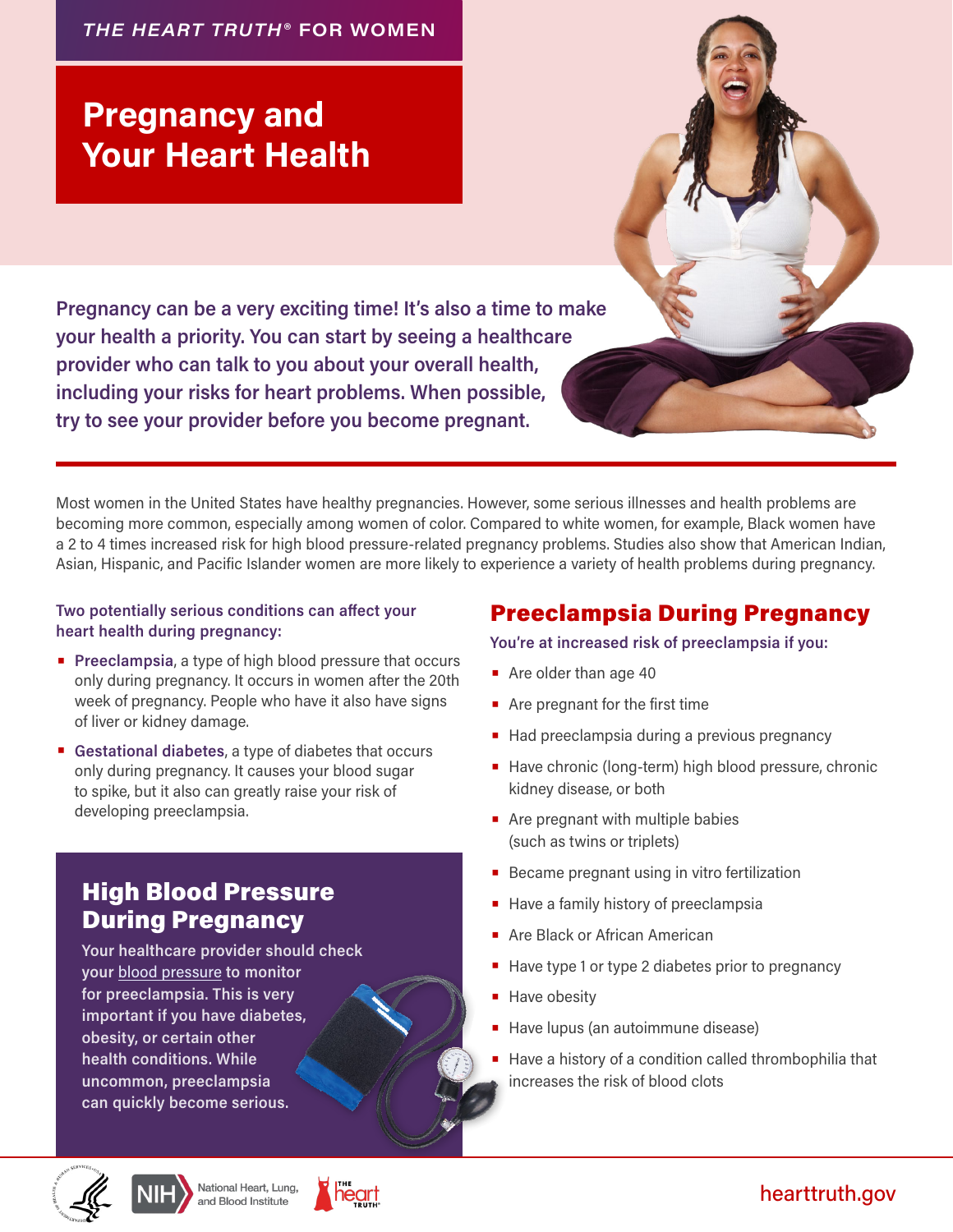### How do I know if I have preeclampsia?

Pay attention to your body. Women who have preeclampsia often don't feel sick. However, they may have some mild symptoms, such as:

- Swelling in the hands or face
- Sudden weight gain over 1 to 2 days
- Weight gain of more than 2 pounds a week

#### Symptoms of severe preeclampsia include:



Headache that doesn't go away or becomes worse

Trouble breathing



Pain on the right side, below the ribs, or in the right shoulder



Peeing less often than normal



Nausea and vomiting



Feeling lightheaded or faint



Vision changes, including blurry vision, seeing spots or changes in eyesight

The risk for preeclampsia remains for up to 6 weeks after you give birth. If you experience any symptoms, contact your healthcare provider right away.

### How do you treat preeclampsia?

Preeclampsia treatment can vary depending on how serious it is.

- Your healthcare provider may ask you to track your blood pressure with a home blood pressure monitor. Contact your provider if your blood pressure reads higher than typical for you, or if you have signs of preeclampsia.
- You may need to go to the doctor more often. Your doctor will check your baby's growth rate and heart rate. They may order blood and urine tests to see how well your organs are working.
- You may need to stay in a hospital for care. If you do, your doctor will monitor you and your baby closely and give you medications to control your blood pressure.
- If you have preeclampsia, you may have a baby that is born early or underweight, or you may have a miscarriage or a stillbirth (birth of a baby who has died).

#### Is it true I can have a stroke with preeclampsia?

Having preeclampsia increases your risk of having

a stroke. Preeclampsia causes long-term changes in the blood vessels. Women who have preeclampsia during their first pregnancy have more than 2 times the risk of developing high blood pressure in the 2 to 7 years that follow. High blood pressure can lead to stroke, making it important to know the signs of one and what to do.

Call 9-1-1 immediately if any of the following problems come on suddenly – either while you're pregnant, right after having your baby, or any time afterward:

- Numbness or weakness in the face, arm, or leg, especially on one side of the body
- Confusion, trouble speaking, or difficulty understanding speech
- Trouble seeing
- **•** Trouble walking, dizziness, loss of balance, or lack of coordination
- Severe headache with no known cause

With preeclampsia, you'll need to take extra care of yourself after pregnancy. Then throughout your life, be sure to tell all your healthcare providers that you had this condition.



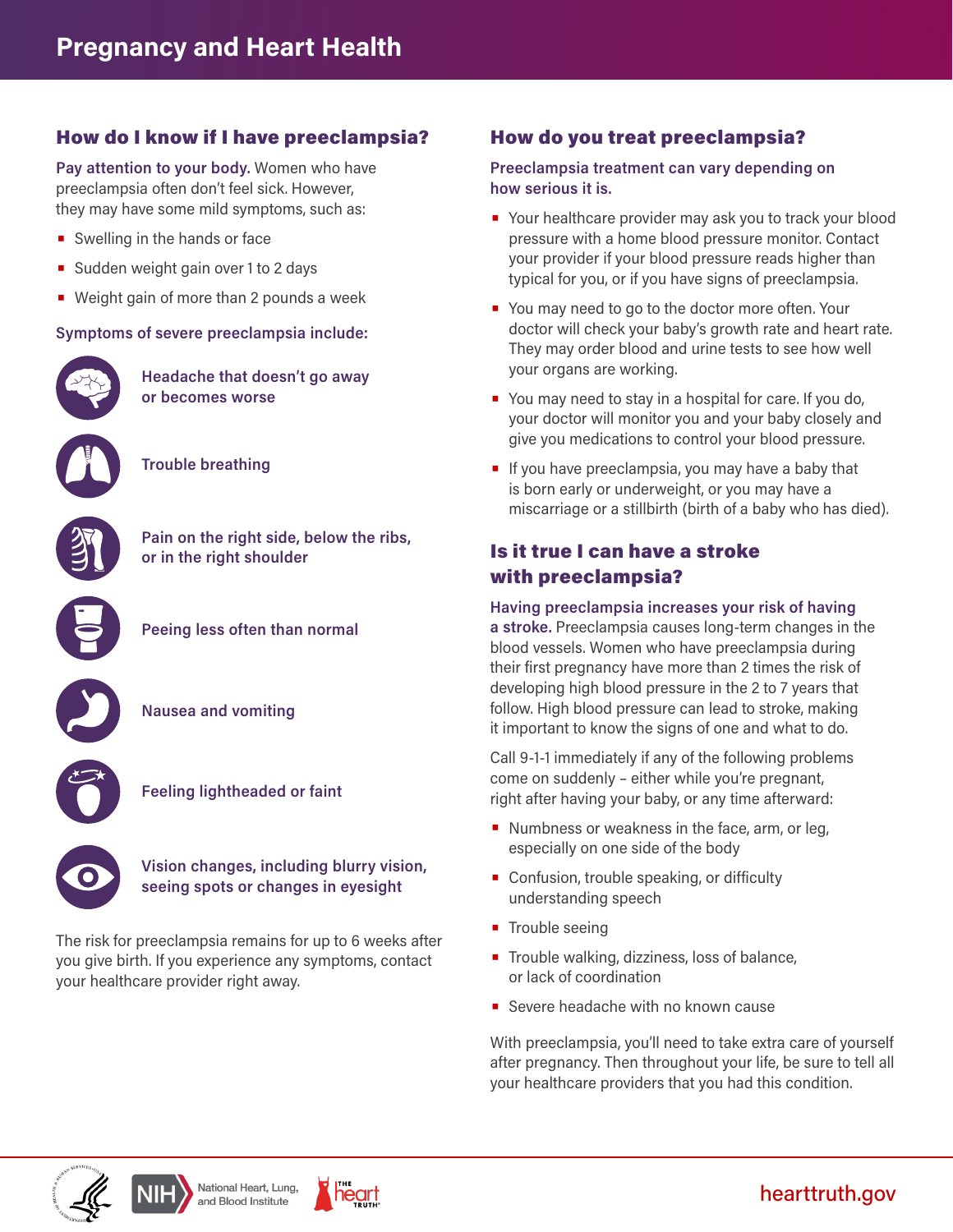### Diabetes During Pregnancy

Gestational diabetes causes your blood sugar (blood glucose) to get too high. This can happen even if you didn't have blood sugar problems before pregnancy. It also makes it more likely that you will develop preeclampsia. [Gestational diabetes](https://www.niddk.nih.gov/health-information/diabetes/overview/what-is-diabetes/gestational) goes away after the baby is born. Women with it usually don't have symptoms. If you do have symptoms, they may be mild, like being thirstier than normal or having to pee more often.

#### Am I at risk for gestational diabetes?

#### You're at increased risk if you:

- Are older than age 25
- **•** Are overweight
- **Are Black or African American, Hispanic,** American Indian, Alaska Native, Native Hawaiian, or Pacific Islander
- Have family members with type 2 diabetes
- Had gestational diabetes during a previous pregnancy
- Had a baby who weighed more than 9 pounds
- Have a condition called [polycystic ovary syndrome](https://www.nichd.nih.gov/health/topics/pcos) (PCOS)

### Do I need to get tested and treated for gestational diabetes?

Your healthcare provider should do a blood test to check for gestational diabetes, usually between 24 and 28 weeks of pregnancy. If you have an increased chance of developing gestational diabetes, your provider may test during the first visit after you become pregnant.

If you have gestational diabetes, controlling your blood sugar levels will help you protect yourself and your baby. If not treated, gestational diabetes can increase the risk of your baby having health problems or of you having a miscarriage or a stillborn baby.

Having gestational diabetes increases the chance that you will develop type 2 diabetes later in life. Over time, having too much glucose in your blood can cause heart disease and other health problems.

# Making Your Heart Health a Priority

You can take action to reduce your chances of getting preeclampsia and gestational diabetes. Before and during your pregnancy, try to eat [heart-healthy](https://www.nhlbi.nih.gov/health/heart-healthy-living/healthy-foods) foods and [be physically active.](https://www.nhlbi.nih.gov/health/heart/physical-activity) If you're planning a pregnancy and your healthcare provider says you need to lose weight to be healthier, try to do so before you get pregnant. Pregnant women shouldn't try to lose weight. Also, ask your provider about how much weight you should gain during pregnancy since it's different for every woman.

Take care of your heart by keeping your appointments with your healthcare provider. Talk to your provider about anything that doesn't feel right. Doing so can help keep you and your baby healthy. For more information, see [Heart Health and Pregnancy](https://www.nhlbi.nih.gov/health-topics/education-and-awareness/heart-truth/listen-to-your-heart/heart-health-and-pregnancy).